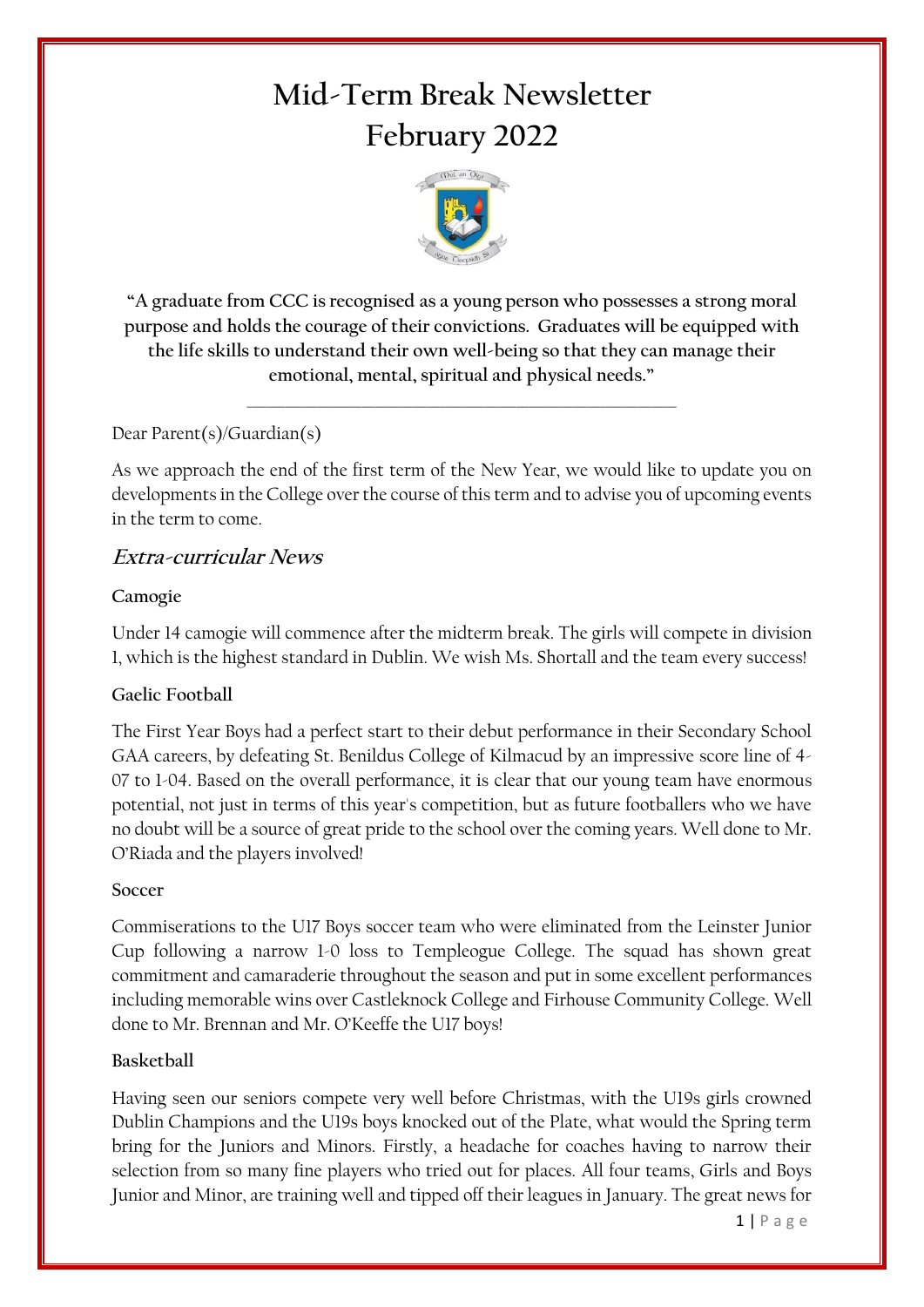the boys is that the Juniors have qualified as pool leaders for the Dublin quarter finals and the Minors have qualified as runners up. Those quarter finals will be played after Mid-term. Coaches Gerve and Cotter are delighted with the work put in by the boys to get this far. The girls' teams have only played and lost one match so far and will resume their campaign after the break. So good luck to them and coaches Redmond and Daly.

#### *Second Year Boys'*

The Second Year Boys basketball team qualified to the quarter finals after an impressive streak of winning games:

Larkin CC - 27:04

Ard Scoil Ris - 34:18

St. Pauls - 44:20

Well done to Mr. Gerve and the Second Year Boys!

*Junior Girls'* 

The 1st and 2nd Year Girls' Basketball kick started in the first term with both teams training hard in preparation for their league matches. So far, the teams have come up against The Teresian School, Woodlands Academy and Mount Sackville. Having suffered narrow losses against The Teresian School and Woodlands Academy the girls came out fighting and brought home an overall win against Mount Sackville. With games still to play against Coláiste Cois Life and Loreto Stephen's Green it is still all to play for. The girls have gone from strength to strength over the last few months and have shown great commitment in coming to training every week. Ms Daly and Ms Redmond are very proud of the girls and how they have conducted themselves in representing the college. Watch this space for more news from CCC Basketball!

#### **Cross Country**

After two years of no school athletic competitions, it was great that students have had the opportunity to represent the college again. First and Second Year students have been training regularly on Mondays after school since we returned to school in September.

Our first cross country fixture was the West Leinster championships in the Phoenix Park on 27th January. We had nine teams taking part with students from every Year group represented. For a number of students this was their first time representing the college. We had a lot of success on the day. Three teams qualified for the Leinster championships, along with five individuals.

*West Leinster Results:*

- Junior Girls first team overall
- Intermediate Girls first team overall
- Senior Boys first team overall

We also had a number of exceptionally good individual results with students qualifying for the Leinster championships in the minor boys, junior boys, and senior girl event.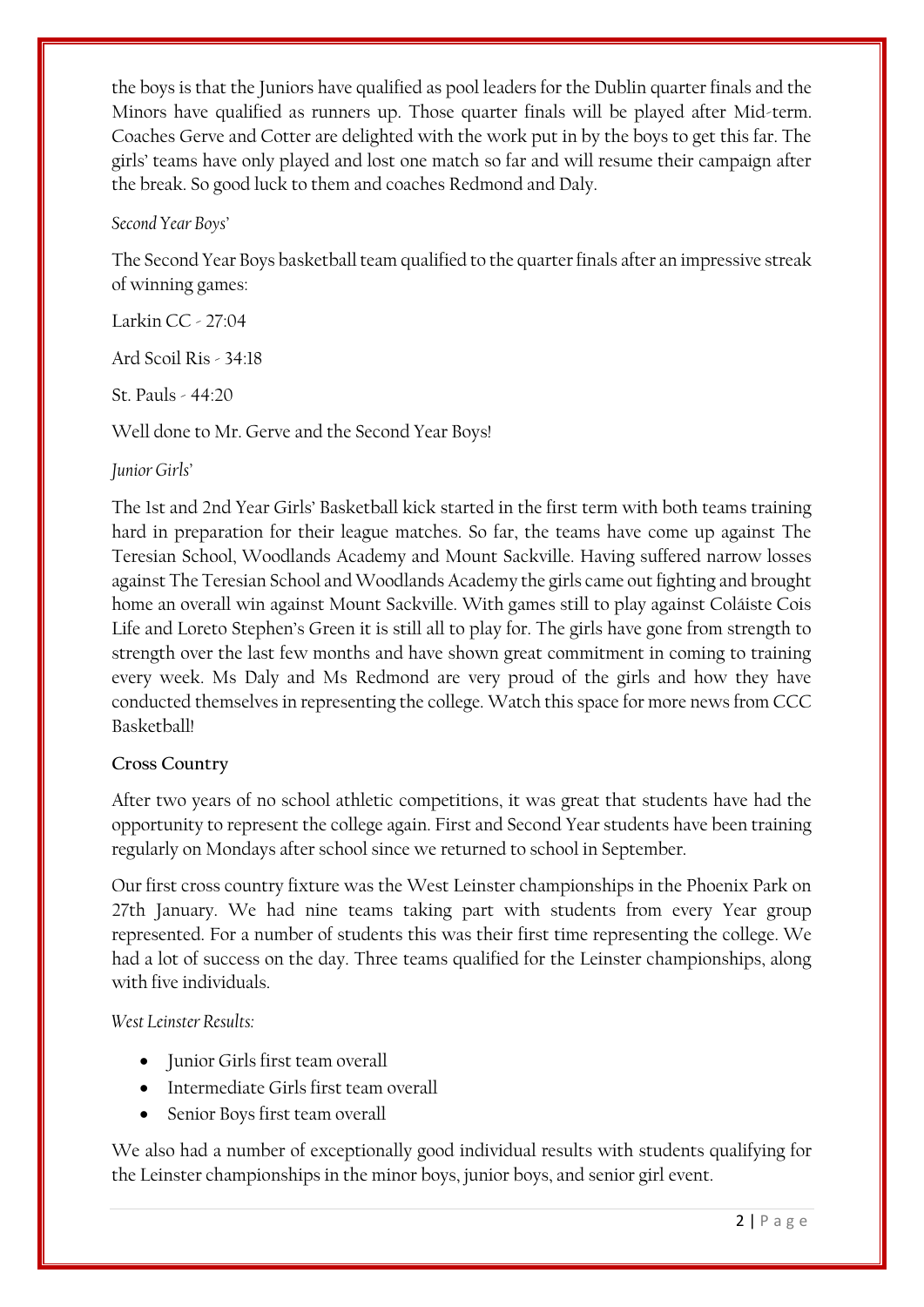#### *Leinster Schools' Championships*

The CCC athletes made their way to a very wet and windy cross-country course in Santry on Wednesday 16th February. First to run in the minor boys was Ben Coughlan who ran an excellent race to finish in 17th place overall and just missing qualifying for the All Irelands.

Our junior girls' team of Grace O'Grady, Ruby Buckley, Leah O'Dwyer, Cara Mohan, Nina Turkalj and Lilly Manicle were next to run. All the team ran a great race on a challenging course that was starting to deteriorate due to the weather and the high number of athletes running. The girls finished in first place overall in the team event and have qualified for the All Irelands.

The next race was the junior boys with Peter Brennan and Zac Murphy running very well. Thisrace was followed by our Intermediate girls' team, unfortunately due to illness and injury the team was reduced to three athletes. Madeline Buckley, Luca Devillard and Leila McCormack all ran very well in extremely challenging conditions.

As the weather and course became even more challenging the officials decided it to shorten both the senior girls' and boys' distances. The two senior girls Sadbh Mohan and Ellen McLoughlin both ran very well to qualify for the All Irelands.

The final race of the day was extremely exciting. Our team of four athletes had waited patiently for the start of their race all day. Scott Fagan, Louie Woodger, Finn Woodger and Traian Rebegea lined up at the start. In a chaotic start they were off. Scott went to the front early in the race and stayed in that position winning well in an extremely competitive race, Louie ran an unbelievable race to finish in second place overall, Louie's brother Finn was next home in fifth place and our all-important fourth team member Traian finished strongly to score for the team.

We had to wait what seemed like a very long time to get the final team result. Everyone was delighted with the news that we had placed first overall and CCC had won the senior boys' trophy for the first time in the history of the college. The team are looking forward to the All Irelands in Belfast on Saturday 12th March along with all our athletes who have qualified. Well done.

#### *Leinster schools' results*

- Junior Girls 1st place overall
- Senior Boys 1st place overall

Well done to all our athletes and thank you to all the staff and parents for their support.

#### **Indoor Athletics**

Well done to Mia Brett, a First-Year student in Rang Durrow, on her recent success at the Dublin Indoor Athletics Championships. Mia completed in the U14 Girls High Jump and sixty metre sprint and won Silver in both. Her High Jump of 1.45 metres was a personal best and she was neck and neck with the winner of the 60-metre sprint. Mia now qualifies for the National Indoor Championships which take place in March in Athlone. We wish this rising star of Athletics every success!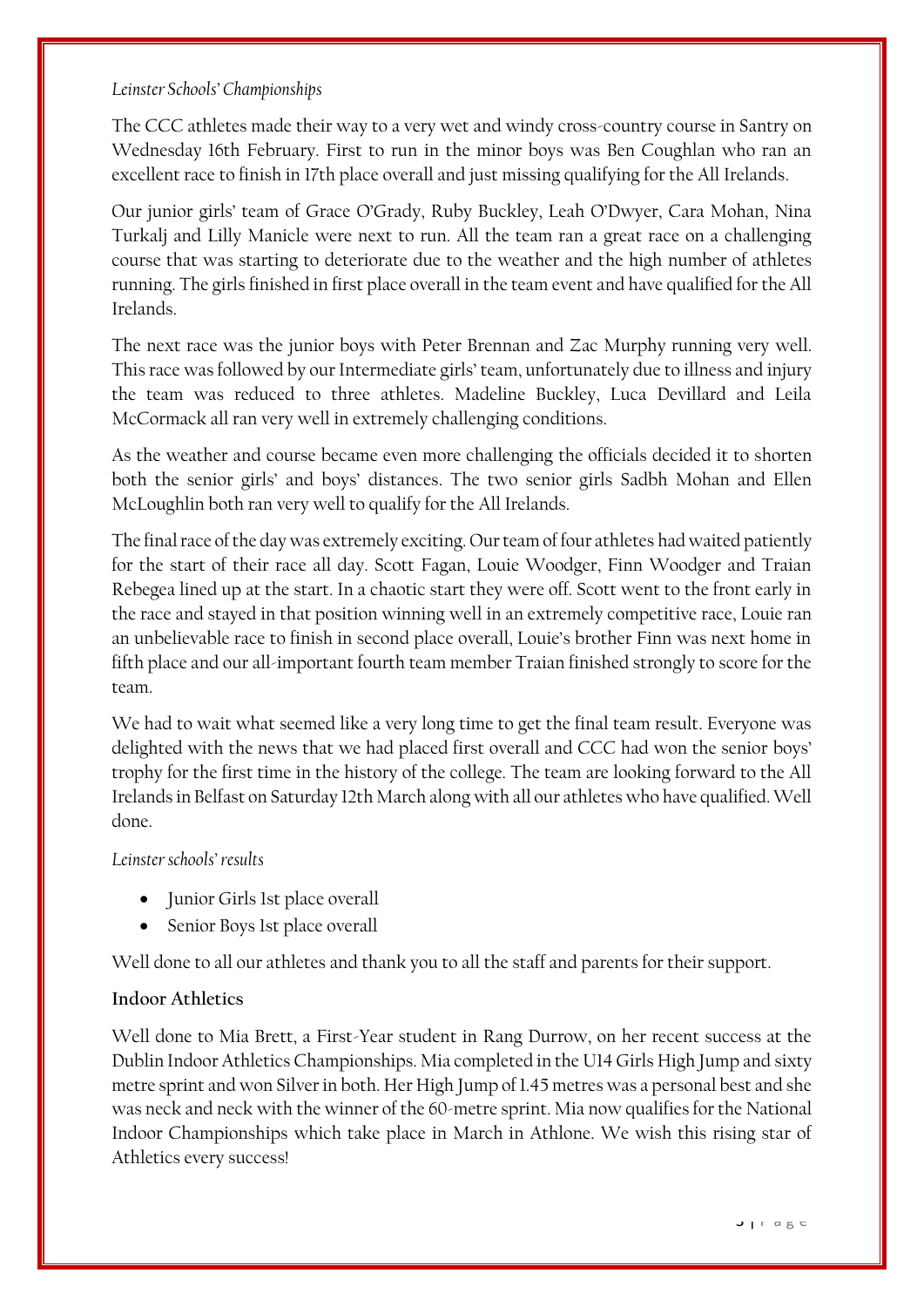#### **Couch 2 5K**

CCC Couch 2 5K will return on **Wednesday 2nd March at 12:30pm** in the Sports Hall. This programme was first started in 2019/20 and was a resounding success. Students and staff members of all abilities got involved, which culminated in a parkrun in Porterstown. It will last for 10 weeks with a view to doing a parkrun on May 21st. No running experience is necessary as we will follow a set programme. All students and staff members are welcome! We look forward to a very enjoyable few months!

\_\_\_\_\_\_\_\_\_\_\_\_\_\_\_\_\_\_\_\_\_\_\_\_\_\_\_\_\_\_\_\_\_\_\_\_\_\_\_\_\_\_\_\_\_\_\_\_\_\_\_\_\_\_\_\_\_\_\_\_\_\_\_\_\_\_\_

#### **The Drama Club**

The Drama Club is designed to introduce key skills and techniques, while simultaneously

students. Drama helps pupils to improve peer relationships, confidence and resilience and students from all year groups are given the opportunity to perform and interpret a script for fun. Drama Club takes place in the Old Canteen every Monday during lunchtime. Please contact Ms. Bermingham for more details.

\_\_\_\_\_\_\_\_\_\_\_\_\_\_\_\_\_\_\_\_\_\_\_\_\_\_\_\_\_\_\_\_\_\_\_\_\_\_\_\_\_\_\_\_\_\_\_\_\_\_\_\_\_\_\_\_\_\_\_\_\_\_\_\_\_\_\_

## **LCA News**

## **Year 1 Rang Becket**

· The students successfully completed their General Education Task Booklets and attended the required interviews on Friday 18th February. There are 10 Credits allocated to this component of the programme and we look forward to results that will reflect the hard work put into these Task Booklets.

#### **Year 2 Rang Flynn**

· The students successfully completed their Vocational Education Task Booklets and their Practical Achievement Task Booklets. They attended the required interviews on Tuesday 15th and Wednesday 16th February.

10 Credits are awarded for each of these Task Booklets, and we look forward to results that will reflect the hard work put this component of the programme.

#### **Work Experience**

· A reminder that the students in both L.C.A. Year 1 and Year 2 will be on Work Experience as follows:

\_\_\_\_\_\_\_\_\_\_\_\_\_\_\_\_\_\_\_\_\_\_\_\_\_\_\_\_\_\_\_\_\_\_\_\_\_\_\_\_\_\_\_\_\_\_\_\_\_\_\_\_\_\_\_\_\_\_\_\_\_\_\_\_\_\_\_

Week 1 Monday 28th February ---- Friday 4th March

Week 2 Monday 7th March ----Friday 11th March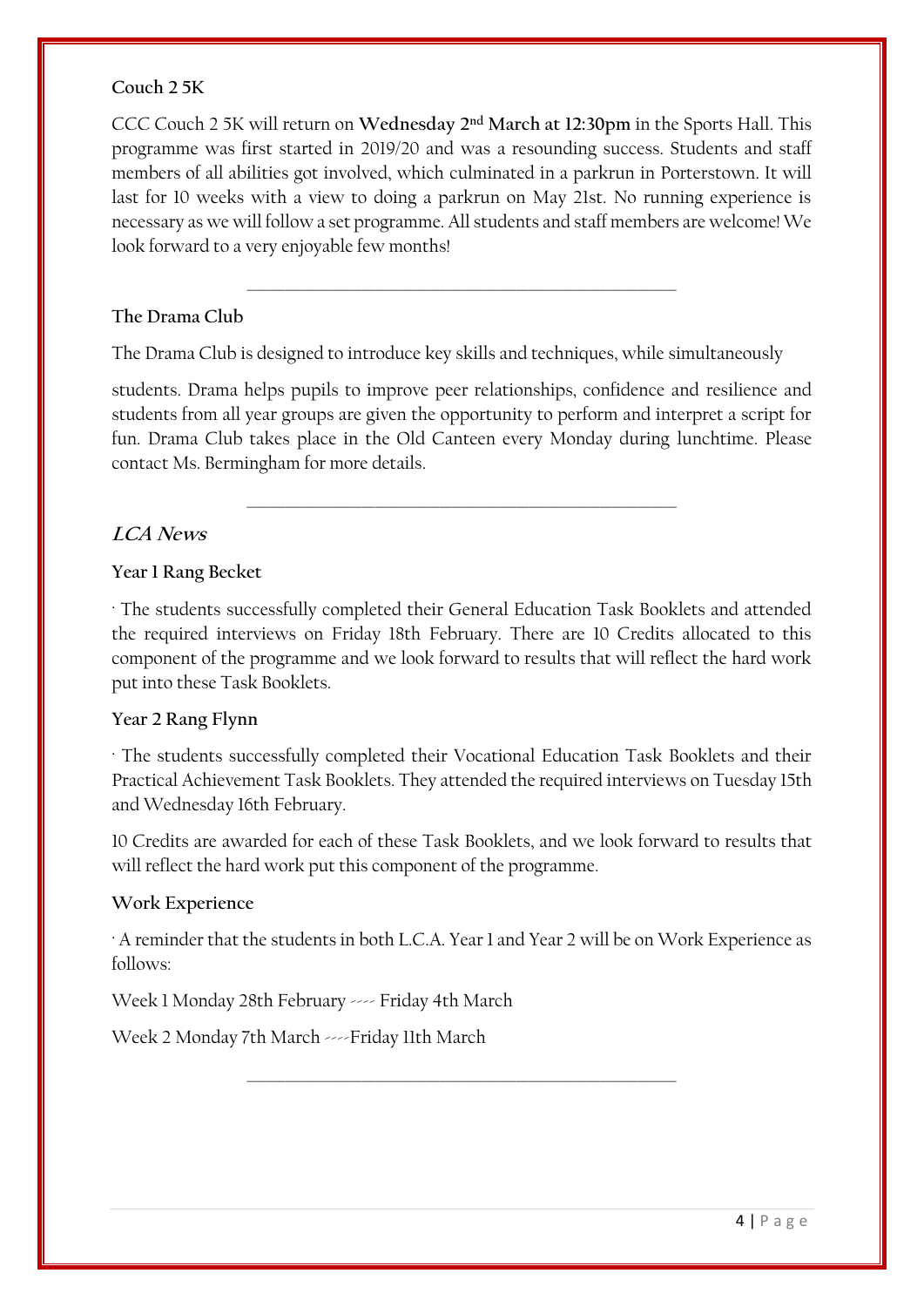#### **Second Year Wellbeing Survey**

Ms. Dunne has invited Second Year students to partake in an online survey on the Junior Cycle Wellbeing Programme in the College. The link to this MS Forms survey can be found on the Second Year Teams page. It would be appreciated if parents/guardians could ask their child to complete this if they were absent on the day the survey took place.

\_\_\_\_\_\_\_\_\_\_\_\_\_\_\_\_\_\_\_\_\_\_\_\_\_\_\_\_\_\_\_\_\_\_\_\_\_\_\_\_\_\_\_\_\_\_\_\_\_\_\_\_\_\_\_\_\_\_\_\_\_\_\_\_\_\_\_

# **The Well-read School Initiative**

Over the coming weeks the college is looking forward to re-establishing reading spaces for students. These will be placed around the college, for students to borrow a book or drop a book. With this in mind we are running a book drive with each year group. A box will be placed outside each Year Head's office, after the Mid-term, for donations of appropriate books. Rang Synge LC1 will be assisting with this drive. Your help with this would be much appreciated.

\_\_\_\_\_\_\_\_\_\_\_\_\_\_\_\_\_\_\_\_\_\_\_\_\_\_\_\_\_\_\_\_\_\_\_\_\_\_\_\_\_\_\_\_\_\_\_\_\_\_\_\_\_\_\_\_\_\_\_\_\_\_\_\_\_\_\_

# **LauraLynn Children's Hospice Fundraiser**

Congratulations to Rang the LC1 LCVP students who raised  $\in$ 160 for the LauraLynn Children's Hospice. The class arranged a movie afternoon for First Year students. Well done to their teacher Ms. P. Dunne and to the students involved in raising much needed funds for this worthy cause!

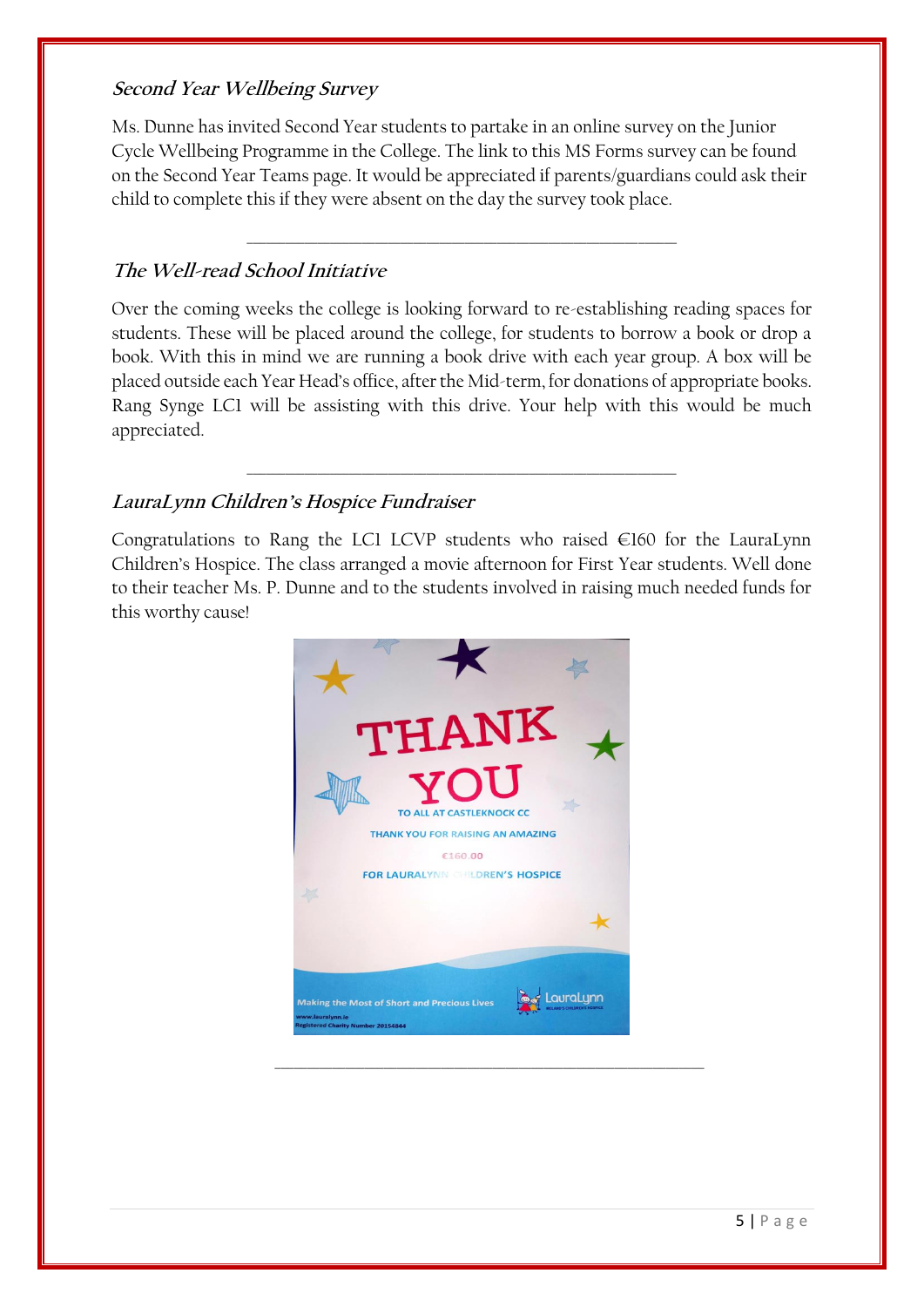# **First Year News**

# **Table Quiz**

On Friday, 4th February, the First Years took part in a quiz which was organised by a group of Transition Year students. There was a great atmosphere and a lovely display of teamwork. Well done to all involved and congratulations to the overall winners from Rang Cathach – Alan Silin, Amy Woodger, Vivian Zhang, and Cathal Twamley. Thanks also to Ms Staunton and Ms Conlon who put a lot of work into preparing the TY students to host this event.

# **Friendship Days**

Each class partook in a bonding exercise with Anita Phelan from I Am Retreats. They explored what builds up friendships as well as what breaks them down. They engaged in bonding activities. All students gave very positive feedback on the day. An Art competition, on the theme of Friendship was facilitated by their Religion teachers. The prize winners will be announced on Friday 18th February. Some excellent and thought-provoking posters are displayed in the foyer by Ms Barrett.

## **Meditation**

In March, each class group will visit the Meditation Room to partake in Meditation and learn stress-management techniques under the guidance of Ms Barrett, our Chaplain.

# **IMTA Junior Mathematics Competition**

Wishing all our First-Year maths students the best of luck in the first round of the IMTA Junior Mathematics National Competition, which will take place the first week back after Mid-term.

#### **First Year Photographs**

The First-Year student portraits are now available for parents/guardians to view and order. To view and order your child's portrait please scan the QR code below or contact Ruth at TLC photography on 087 9871086 or email ruth@tlcphoto.ie

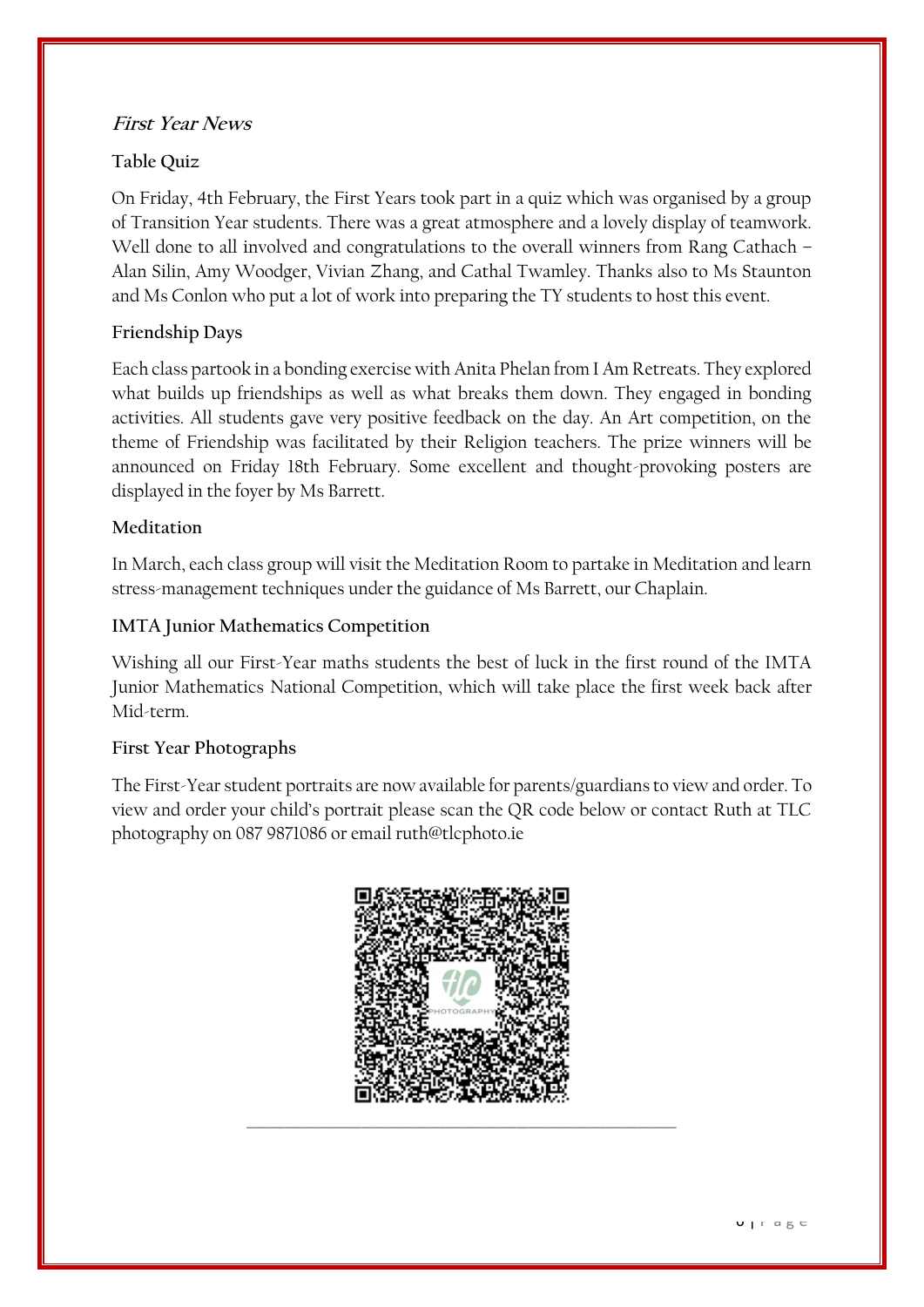# **The School Uniform**

As the warmer Spring weather approaches a renewed emphasis will be placed on uniform standards after the Mid-term break. Students and parents/guardians are reminded of the following:

- All students should wear their **full school uniform** each day coming to and going home from school, which includes the **outdoor jacket** for all students and **blazer** for senior students. A new CCC **gilet** is also available. **Please note that the outdoor jacket should be worn, not the school hoodie.**
- **All students are permitted to wear their tracksuits into school only on the day they are timetabled for P.E. or Leisure & Recreation Studies.** The school tracksuit items are as follows:
	- ✓ School hoodie
	- ✓ Navy tracksuit crested trousers
	- ✓ White crested polo shirt

**Strictly no leggings or shorts** will be permitted to be worn instead of the tracksuit trousers.

- **Please note that apart from the days when students have PE, they are no longer permitted to wear the school hoodie and must wear the school jumper.**
- Students are also reminded that they are not permitted to wear runners or trainers (with the exception of PE). Only **black shoes** are allowed as per the College uniform policy.
- The parents/guardians of student who persistently fail to comply with the College uniform policy will be contacted by a member of the Senior Management Team. Students who choose to come to school out of uniform may also be sent home.

\_\_\_\_\_\_\_\_\_\_\_\_\_\_\_\_\_\_\_\_\_\_\_\_\_\_\_\_\_\_\_\_\_\_\_\_\_\_\_\_\_\_\_\_\_\_\_\_\_\_\_\_\_\_\_\_\_\_\_\_\_\_\_\_\_\_\_

• Please contact the College should you have any issues sourcing uniform items.

# **Use of Mobile Phones**

Students are reminded that they are forbidden to us their mobile phones during the school day, which commences from the moment they enter the school building. Ideally phones should be powered off when students enter the school premises and should only be used with the express permission of a teacher during the school day. Students are allowed to use their phones at lunchtime and at the end of the school day. However, students are reminded that they must use their phones in line with the College's Acceptable Usage Policy, as outlined in the Student Journal. Failure to comply with these protocols may result in your son/daughter's phone being confiscated and other sanctions may also apply if the phone has been used inappropriately.

\_\_\_\_\_\_\_\_\_\_\_\_\_\_\_\_\_\_\_\_\_\_\_\_\_\_\_\_\_\_\_\_\_\_\_\_\_\_\_\_\_\_\_\_\_\_\_\_\_\_\_\_\_\_\_\_\_\_\_\_\_\_\_\_\_\_\_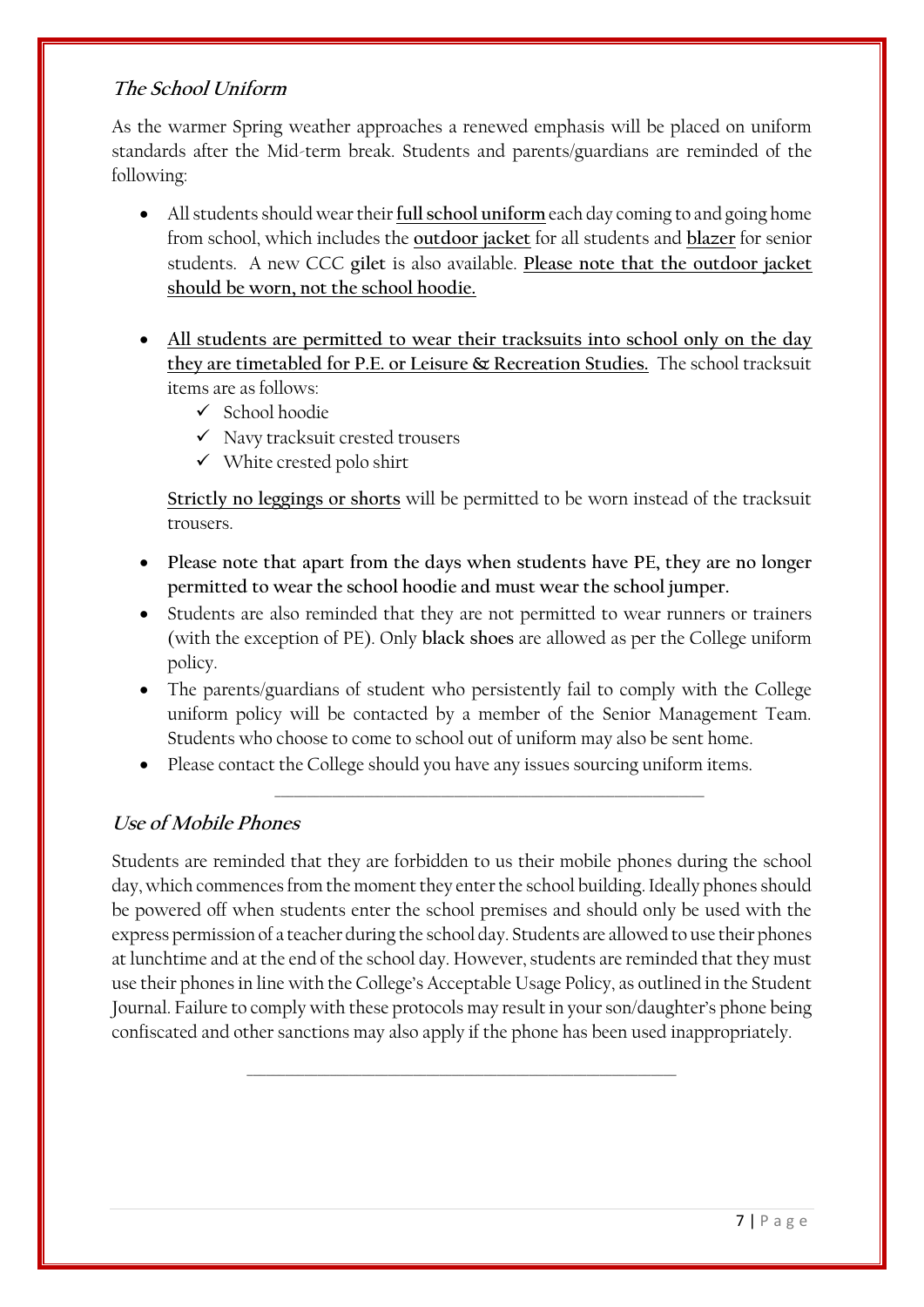# **Attendance, Punctuality, Swipe Cards & Lates Detention**

Parents are requested to email their son/daughter's Tutor if they are absent from school. A full list of the Tutor email addresses is available from the College's website. Students are allowed to enter the building from 8.20am in the morning. Students should be in attendance in the College by 8.45am in the morning and 1.15pm in the afternoon. Students who are late to school should report to Ms. O'Neill's office to get a late stamp.

The College is also pleased to announce that we have re-introduced the use of Swipe Cards for First, Second and LC1 students. These students should record their attendance in the morning by using their swipe cards to swipe in using the terminals at the Student Entrance. For now, students are only being requested to swipe-in in the mornings only. It is hoped to extend this facility to Third Years, TYs and LC2 students in the coming weeks.

**Students who are late more than twice in a week will be placed on detention**. Lates Detention will take place on **Wednesday afternoons from 12.30-1.30pm**. Please note that students who are repeatedly late may be suspended from the College

# **Lunchtime Arrangements**

We have revised our lunch time arrangements and after the Midterm Break senior students will be permitted to go to the shops at lunchtime. This is a privilege reserved for senior students only (Sixth, Fifth & TY students). Junior Cycle students have no permission to go to the shops at lunchtime.

\_\_\_\_\_\_\_\_\_\_\_\_\_\_\_\_\_\_\_\_\_\_\_\_\_\_\_\_\_\_\_\_\_\_\_\_\_\_\_\_\_\_\_\_\_\_\_\_\_\_\_\_\_\_\_\_\_\_\_\_\_\_\_\_\_\_\_

**School Calendar**

Following the announcement by the Government that Friday 18th March has been declared a bank holiday the College has adjusted its School Calendar and consequently the College will be closed on Monday 2nd & Tuesday 3rd May (May Bank holiday weekend)

# **Dates for Your Diary**

- Monday 28<sup>th</sup> February: College re-opens
- Monday 29<sup>th</sup> Friday 11<sup>th</sup> March: Mock Orals for LC2 students
- Saturday 5<sup>th</sup> March: Incoming First Year Entrance Assessment Test Group 1
- Saturday 12<sup>th</sup> March: Incoming First Year Entrance Assessment Test Group 2
- Thursday  $\&$  Friday 17<sup>th</sup>  $\&$  18<sup>th</sup> March: College closed.
- Monday 21st Friday 8th April: Senior Cycle Options Process
- Saturday 9<sup>th</sup> Thursday 14<sup>th</sup> April: Leaving Cert Orals & Music Praticals
- Monday  $11^{th}$   $22^{nd}$  April: Easter Holidays

# **'Wishing our all staff, students and their families a very safe, relaxing and well-deserved Mid-Term Break'**